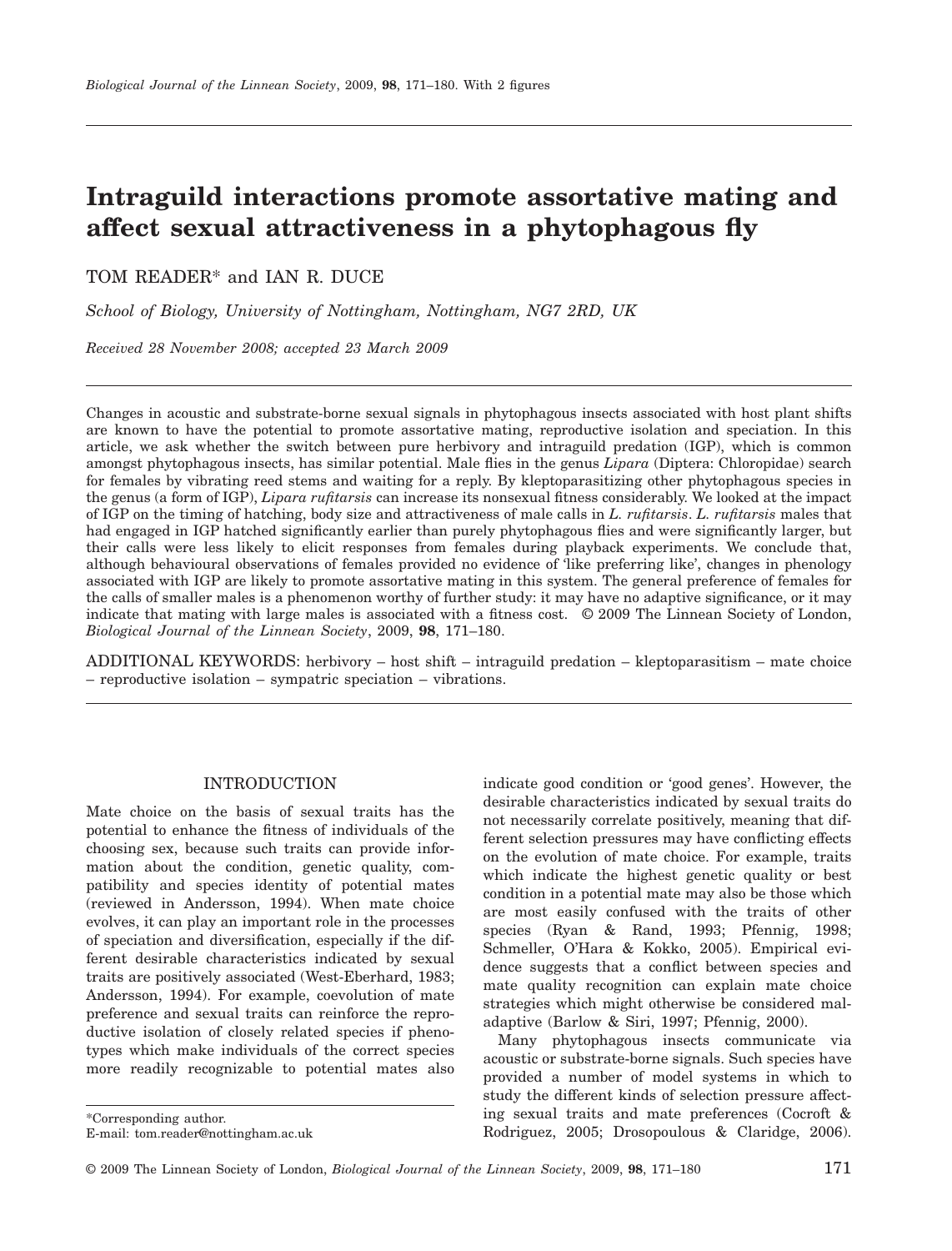Females are known to use the characteristics of male calls to identify mates of the correct species (for example, Dewinter & Rollenhagen, 1990; Talyn & Dowse, 2004; Safi, Heinzle & Reinhold, 2006) and those of high quality (for example, Brown *et al.*, 1996; De Luca & Morris, 1998). There is also evidence to suggest that the use of male sexual signals by females to avoid heterospecific matings can influence the value of these signals for distinguishing among conspecific males (Safi *et al.*, 2006).

The study of phytophagous insects in general, and those that rely on substrate-borne communication in particular, has highlighted the potential of host plant shifts to generate patterns of assortative mating and reproductive isolation (Berlocher & Feder, 2002; Funk, Filchak & Feder, 2002; Rodriguez *et al.*, 2008). For example, when different plant species have different effects on insect phenology, a host shift may lead to the temporal separation of sympatric subpopulations (for example, Wood & Keese, 1990). Alternatively, host plant shifts may be accompanied by a divergence in sexual signals used to attract mates (Etges & Ahrens, 2001; McNett & Cocroft, 2008). This raises the question: do other changes in the trophic ecology of species have similar potential to bring about assortative mating and reproductive isolation, and hence perhaps to play a role in speciation? Host shifts in parasitoids can certainly affect phenology in such a way as to generate assortative mating (Henry, 2008), but, of particular interest in the context of this study, is the frequent occurrence of intraguild predation or parasitism (IGP) amongst phytophagous insects (Polis, Myers & Holt, 1989; Arim & Marquet, 2004). In theory, a switch from herbivory to parasitism or predation, with all the possible associated changes in spatial and temporal distribution and nutrition, should be able to generate assortative mating and reproductive isolation in just the same way as a host shift in a herbivore. This possibility has apparently yet to be explored explicitly.

In this article, we explore the impact of a change in trophic ecology on male body size, and on the characteristics and attractiveness of male mating calls, in a phytophagous insect, *Lipara rufitarsis* Meigen (Diptera, Chloropidae). *Lipara rufitarsis* is facultatively kleptoparasitic on a congeneric species, and can be considered to engage in a form of IGP (see below). We focus on three questions. First, how does a shift to a kleptoparasitic mode of life affect body size and the characteristics of male calls? Second, do differences in body size and call characteristics between phytophagous and kleptoparasitic males impact on their attractiveness to females? Third, do the effects of trophic ecology on *L. rufitarsis* mating calls and phenology have the potential to generate assortative mating (flies mating preferentially with individuals

with the same trophic history), which might lead to reproductive isolation?

*Lipara rufitarsis* and its congener *Lipara lucens* are monophagous herbivores which form characteristic apical galls on the stems of the common reed *Phragmites australis* (Chvála *et al.*, 1974). They have an annual life cycle. Eggs are laid and hatch in June, and each individual initiates and excavates a single gall during the summer. *Lipara lucens* galls are large and heavily defended against predators and parasitoids. *Lipara rufitarsis* galls are much smaller, and larvae are vulnerable to parasitism and are easily extracted by avian predators (Chvála *et al.*, 1974; Reader, 2001). Fully grown larvae overwinter within galls and pupate in spring. Adults hatch out and leave their galls in late spring.

The highly mobile adult males locate sedentary females in often dense stands of *P. australis* by moving from stem to stem, producing vibratory signals and waiting for responses from females (Mook & Bruggemann, 1968). Virgin females respond to the relatively complex male signals by producing a simple signal of their own, during or immediately after the male call. On detection of a response, a male will walk along a stem searching for the female. Mating usually takes place rapidly once a male has located a receptive female. Although males will continue to search for females once copulation is complete, mated females will no longer respond to male signals (Kanmiya, 1990).

Because the vibratory signals of *L. lucens* and *L. rufitarsis* appear to be the primary (and perhaps only) mechanism by which a male locates potential mates, opportunities for mating are probably controlled largely by the female. There is marked interspecific variation in the characteristics of male signals, and this variation is used by females to distinguish between conspecifics and heterospecifics (Chvála *et al.*, 1974). At least in *L. lucens*, male (but not female) signals also vary significantly among geographically isolated populations of the same species (Kanmiya, 1990), but the consequences of this variation for the reproductive compatibility of allopatric populations are unknown.

In some habitats, *L. lucens* and *L. rufitarsis* compete strongly for *P. australis* stems (Reader, 2003). A theoretical study of the dynamics of competition between the two species showed that *L. rufitarsis* can only persist in such habitats because it is able to kleptoparasitize *L. lucens* (Reader, Cornell & Rohani, 2006). When larvae of both species are present on the same stem, an *L. lucens* gall forms, but *L. rufitarsis* kills its competitor and takes possession of the gall. *Lipara rufitarsis* individuals developing in *L. lucens* galls (henceforth referred to as 'kleptoparasitic' flies) are more likely to survive to maturity, and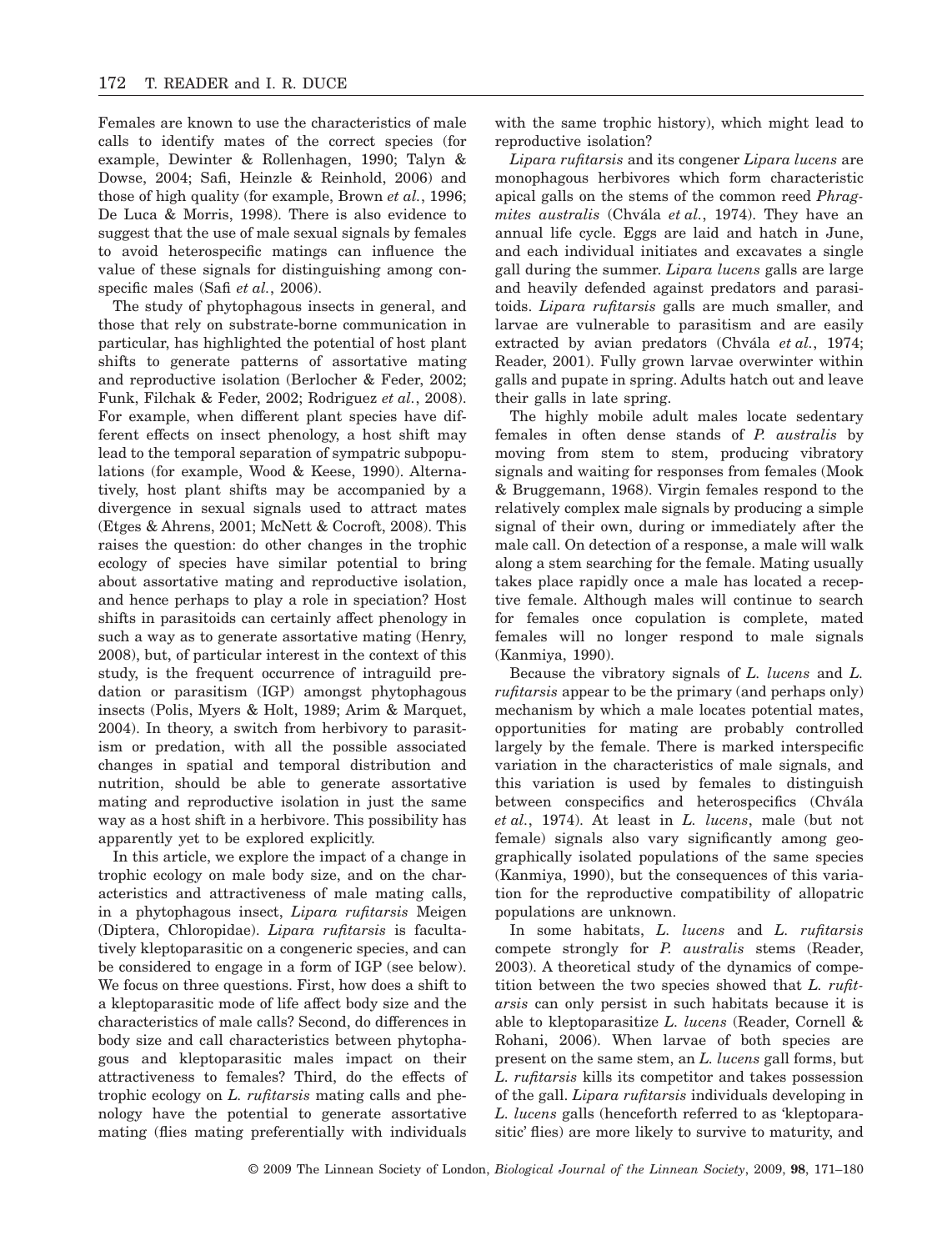emerge significantly heavier than those developing in *L. rufitarsis* galls ('phytophagous' flies) (Reader, 2003). Kleptoparasitic females are also substantially more fecund than phytophagous females (Reader, 2003). Despite the advantages to *L. rufitarsis*, evidence from competition experiments and observed egg distributions suggests that interspecific interactions between the two species occur more or less at random, and many *L. rufitarsis* populations persist in the absence of *L. lucens* (Reader, 2001). Although it is possible that some *L. rufitarsis* individuals possess traits which make interactions more likely or more profitable, we have no evidence that a tendency to kleptoparasitize is heritable.

In this study, we examine the consequences of interspecific interactions for the phenology and mating behaviour of *L. rufitarsis*. Given the clear fitness benefits of kleptoparasitism to *L. rufitarsis*, we might expect natural selection to favour traits which make interactions with *L. lucens* more common. Such traits might not evolve, however, if mating success is reduced in kleptoparasitic flies. By experimentally assessing female preferences, we tested the hypothesis that, although enjoying enhanced growth and survival, kleptoparasitic males produce vibratory signals which are not typical of their species and are less attractive to potential mates. Measurements of the effect of interspecific interactions on *L. rufitarsis* mating behaviour and phenology also allow us to test for mechanisms by which sympatric populations of kleptoparasitic and phytophagous flies might become reproductively isolated.

## MATERIALS AND METHODS

Approximately 500 *L. lucens* and 500 *L. rufitarsis* galls were collected from Chippenham Fen Nature Reserve in Suffolk, UK in April 2007, just prior to the emergence of adult flies. Pupae were extracted from galls and kept in individually labelled Petri dishes in the laboratory at 20–25 °C until adult flies emerged. On eclosion, flies were sexed and the date was recorded. Interspecific interactions were common in the population sampled: 33.9% of the 489 *L. lucens* galls collected contained *L. rufitarsis* pupae, and only 26.2% of 225 surviving *L. rufitarsis* pupae were found in their own galls.

#### RECORDINGS OF MALE SIGNALS

The vibratory signals of 41 adult males were recorded 2 or 3 days after eclosion using a modification of the method employed by Kanmiya (1990). A male–female pair of virgin flies was placed in a small (4 cm  $\log \times 3$  cm wide  $\times 1$  cm high) plastic box resting on top of a paper membrane stretched across a metal tripod. The stylus on a ceramic stereo cartridge (Model BSR SC12H, Maplin Electronics) was brought into contact with the paper membrane beneath the box. The output from the cartridge was amplified using an Isleworth A101 AC amplifier, and digitized with a Lab-trax 4/16 A to D converter (World Precision Instruments). In the presence of a female fly, males readily produced vibratory signals which were recorded and analysed using Data-trax recording software (World Precision Instruments). Recordings continued for 30 min, or until at least six calls had been recorded. Measurements of signal amplitude made using this technique are affected by the pressure with which the stylus is pressed against the paper membrane (Cocroft & Rodriguez, 2005). Therefore, to ensure that any variation in amplitude was random with respect to the identity of the fly being recorded, the stylus was repositioned for each recording. The technical limitations of our method mean that variation in the absolute amplitude of the calls did not necessarily indicate biological differences among males. For this reason, we only included information about the relative amplitudes of the components of the calls in our analysis (see below).

Signals were characterized using measurements taken from oscillograms and power spectra generated by fast Fourier transformation. Each signal comprised a 'preliminary vibration' and a 'main vibration' (Fig. 1). The main vibration consisted of a series of 'bursts', each separated from the next by a pause (the 'inter-burst interval') and a 'spike'. In some but not all recordings, a small 'pre-burst spike' could be distinguished immediately before the burst. For each signal, we measured the following: (1) the total length of the signal; (2) the length of the preliminary signal; (3) the length of the main signal; (4) the number of bursts in the main signal; (5) the fundamental frequency of the main signal; (6) the period of the first, second and final bursts (measured as the time between the beginning of one burst and the beginning of the next); (7) the length of the first, second and final inter-burst intervals; and (8) the ratio between the maximum amplitudes of the burst (excluding any pre-burst spike) and the subsequent spike for the first, second and penultimate bursts. This final measurement (the burst to spike amplitude ratio) was used to quantify what was to the human eye the most variable characteristic of the recorded signals; some males produced signals with very low-amplitude bursts, whereas others produced signals in which the burst was nearly as loud as the spike.

### PLAYBACK EXPERIMENTS

The responses of females to recorded male signals were assessed using playback experiments. The first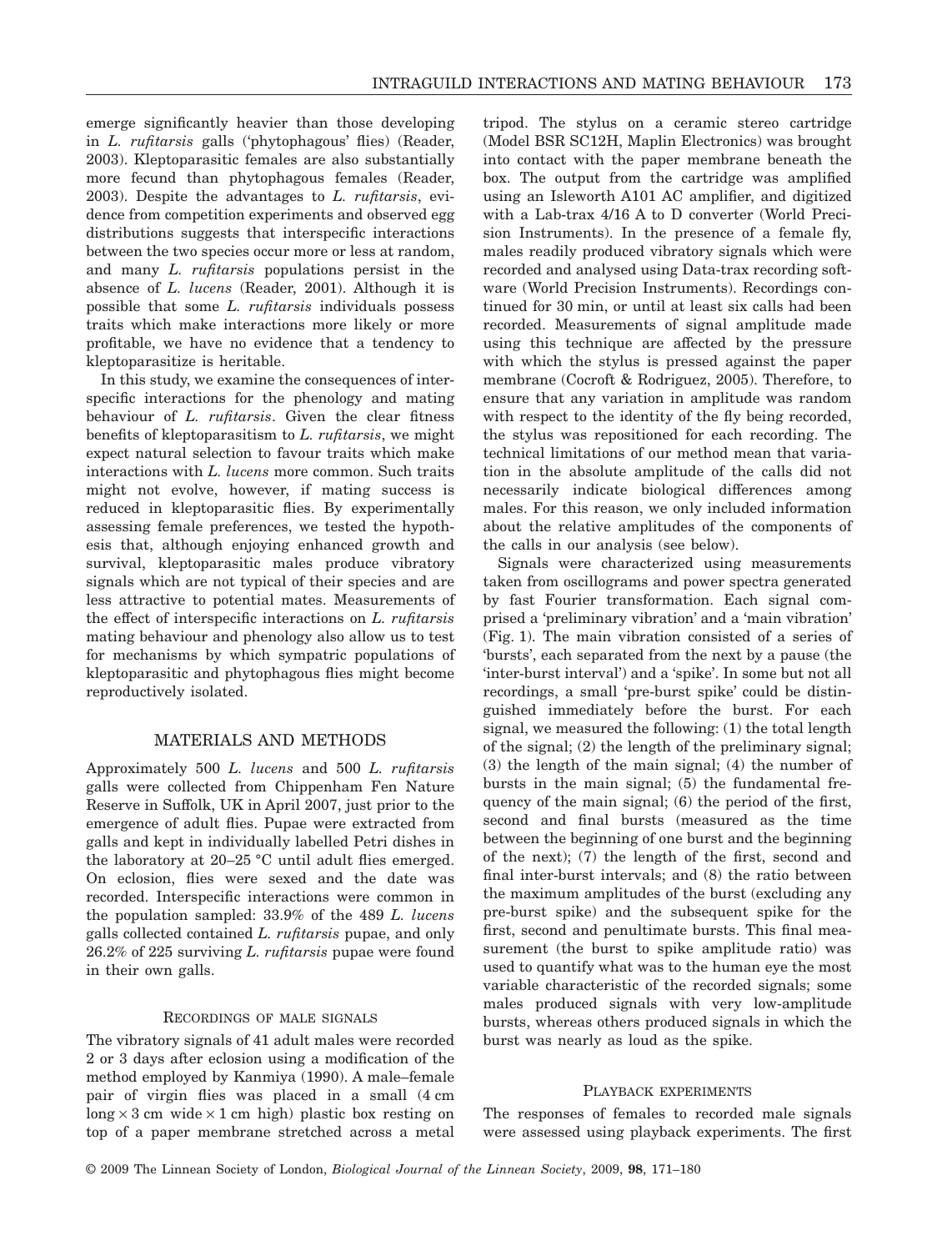

**Figure 1.** Oscillogram of a typical male *Lipara rufitarsis* vibratory signal, and a typical female response. In this example, the female begins to respond before the male has finished signalling. The magnified inset shows the detail of the iterated components of the male's main signal. A relatively lengthy 'burst' (b) ends in a short, high-amplitude 'spike' (s). The spike is followed by an 'inter-burst interval' (i). In this case, the burst is immediately preceded by a small 'pre-burst spike' (p).

signal recorded from each male was converted into a sound file using Scilab (Copyright © 1989–2007 Institut National de Recherche en Informatique et en École des Ponts ParisTech; see http://www.scilab.org). Signals from randomly chosen males were then played back to individual virgin females, 2 or 3 days after eclosion. Lone females were placed in a small plastic box (as above) resting on a paper membrane stretched over the housing of a small loudspeaker (Yamaha model YST-M15). After a period of 10 min to adjust to their environment, the membrane was vibrated by playing the male signal through the speaker at a standard volume. The playback was repeated ten times (the same call each time), with an interval of 30 s between signals. The responses of females were recorded via the stylus of a ceramic stereo cartridge using the method described above, except that the stylus was placed in contact with the membrane adjacent to rather than below the box housing the fly. Each female was used in only one playback trial.

#### STATISTICAL ANALYSIS

Measurements taken from male signals, many of which were obviously intercorrelated, were subjected to principal components analysis (PCA) in order to produce a small number of new variables which described the measured variance in the characteristics of the signals and could be used in subsequent analysis. Of the components generated by PCA, those

with eigenvalues which plotted to the left of the beginning of the tail on a scree plot, and which were strongly associated (with factor loadings of > 0.6) with at least three of the original variables, were retained (Field, 2005). Varimax orthogonal rotation was performed on the extracted component matrix in order to improve the ease with which factors could be interpreted. This analysis was performed using SPSS Version 12. The extracted components, together with other data describing fly phenology, body size and female responses to playback experiments, were analysed using analysis of variance (ANOVA) and generalized linear mixed effects models in R version 2.6.1 (The R Core Development Team, 2007). Mixed models were used when pseudoreplication within individuals necessitated the fitting of random effects. Model selection broadly followed Venables & Ripley (1997). First, a full model was fitted, containing one or two fixed effects, an interaction where appropriate and one random effect. Fixed effects were then removed sequentially: interaction first, then the main effects in order of likely significance (as indicated by estimated coefficients in the full model). The significance of the effect of each deletion was assessed with likelihood ratio (LR) tests. Finally, the significance of the random effect was assessed by testing the impact of its deletion from the mixed model containing only those main effects that were significant. Error structures were assumed to be Gaussian, except where stated.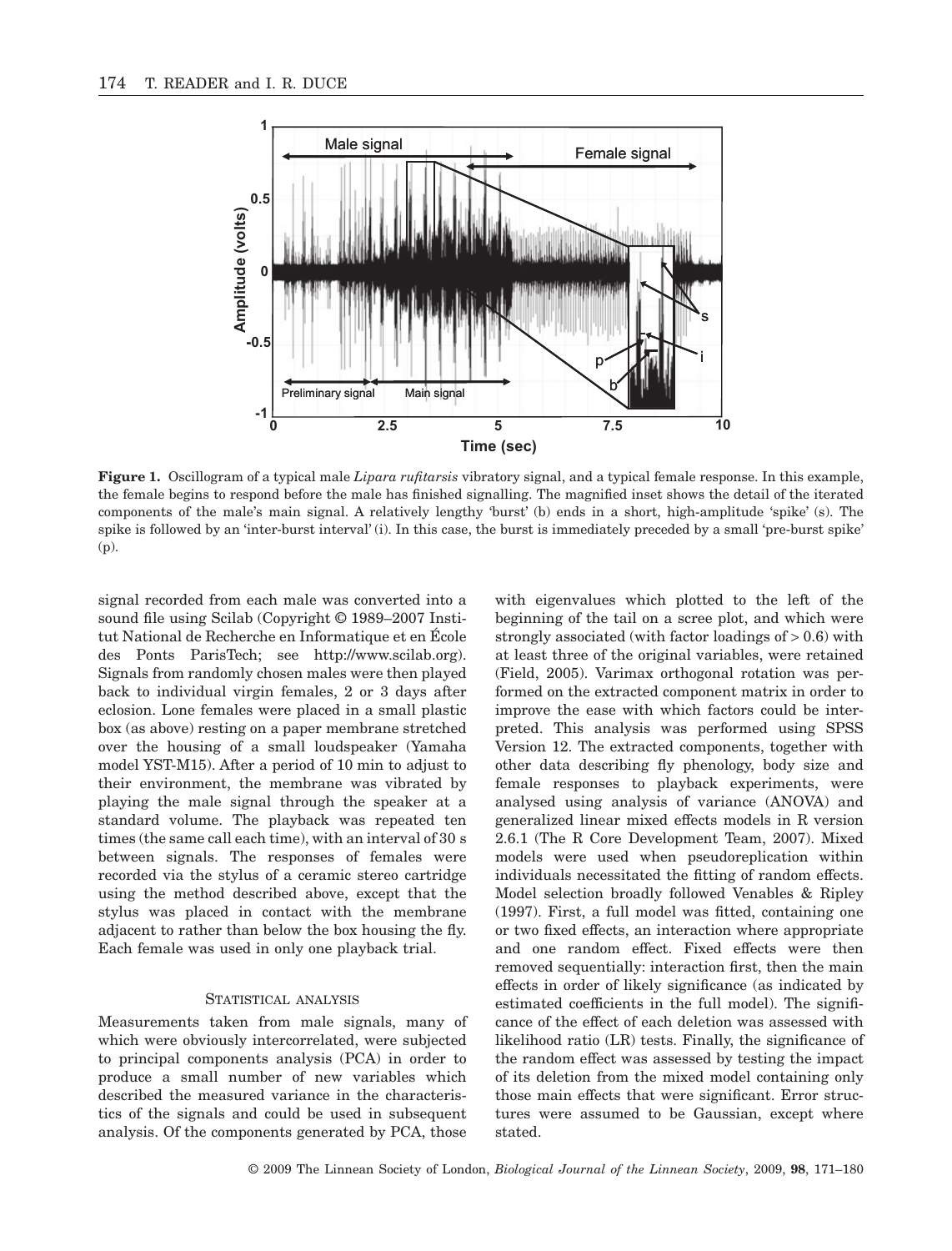**Table 1.** The mean (±standard error of the mean, SEM) hatch dates, wing lengths and thorax lengths of male and female *Lipara rufitarsis* individuals that developed as larvae in *L. rufitarsis* and *L. lucens* galls. Hatch date is given in days after 1 May 2007

| Measure            | L. rufitarsis gall   |                      | L. lucens gall      |                     |
|--------------------|----------------------|----------------------|---------------------|---------------------|
|                    | Male                 | Female               | Male                | Female              |
| Hatch date (days)  | $20.84 \ (\pm 0.65)$ | $21.52 \ (\pm 0.68)$ | 16.68 $(\pm 0.42)$  | 16.68 $(\pm 0.40)$  |
| Wing length (mm)   | $2.74 \ (\pm 0.23)$  | 3.13 $(\pm 0.27)$    | $2.96 \ (\pm 0.25)$ | 3.41 $(\pm 0.29)$   |
| Thorax length (mm) | $1.87 \ (\pm 0.04)$  | $2.13 \ (\pm 0.04)$  | $2.08 \ (\pm 0.03)$ | $2.36 \ (\pm 0.03)$ |

**Table 2.** Results of analysis of variance in hatch dates and two measures of body size of male and female kleptoparasitic and phytophagous flies

| Term                   | Hatch date                              |             | Wing length                             |             | Thorax length  |             |
|------------------------|-----------------------------------------|-------------|-----------------------------------------|-------------|----------------|-------------|
|                        | $F_{\scriptscriptstyle{\mathrm{(DF)}}}$ |             | $F_{\scriptscriptstyle{\mathrm{(DF)}}}$ |             | $F_{\rm (DF)}$ |             |
| <b>Sex</b>             | 0.43(1,105)                             | 0.514       | 155.76(1,103)                           | ${}< 0.001$ | 74.47 (1,104)  | ${}< 0.001$ |
| Gall type              | 74.62(1,105)                            | ${}< 0.001$ | 54.61 (1,103)                           | ${}< 0.001$ | 46.31(1,104)   | ${}< 0.001$ |
| $Sex \times gall$ type | 0.43(1,105)                             | 0.515       | 0.86(1,103)                             | 0.356       | 0.09(1,104)    | 0.766       |

## RESULTS

## EFFECTS OF INTERSPECIFIC INTERACTIONS ON DEVELOPMENT

Male and female *L. rufitarsis* hatched simultaneously (see Tables 1 and 2). Individuals that had developed in their own gall hatched significantly later than individuals that had developed in *L. lucens* galls, regardless of sex. Females had longer wings and thoraces than males, and kleptoparasitic individuals had longer wings and thoraces than phytophagous individuals, regardless of sex.

#### CHARACTERIZATION OF MALE CALLS

The first three components generated by PCA together explained over 60% of the variance in the original 14 variables that were used to describe calls (see Table 3). Calls which scored highly on the first component (PC1) had long, low-frequency bursts. Calls scoring highly on the second component (PC2) lasted for a long time, and those scoring highly on the third component (PC3) had relatively loud bursts and quiet spikes.

There were highly significant differences among males in all three principal components (mixed effects model; PC1: LR = 189.377, *P* < 0.001; PC2: LR = 113.468, *P* < 0.001; PC3: LR = 94.562, *P* < 0.001; see Fig. 2). There were, however, no consistent differences between the calls of phytophagous and kleptoparasitic males (PC1: LR = 0.870, *P* = 0.351; PC2: LR = 0.969,  $P = 0.325$ ; PC3: LR = 0.158,  $P = 0.691$ ). **Table 3.** Results of principal components analysis (PCA) of 14 variables describing a total of 220 calls from 41 different males. Details are shown for the three most important extracted components which, together, explained over 60% of the variance

|                                               | Component       |          |                 |
|-----------------------------------------------|-----------------|----------|-----------------|
|                                               | PC <sub>1</sub> | PC2      | PC <sub>3</sub> |
| Eigenvalue                                    | 3.277           | 2.977    | 2.480           |
| Percentage of variance<br>explained           | 23.405          | 21.262   | 17.714          |
| Loadings:                                     |                 |          |                 |
| Total call length                             | 0.018           | 0.970    | $-0.022$        |
| Preliminary call length                       | $-0.029$        | 0.647    | $-0.069$        |
| Main call length                              | 0.061           | 0.905    | 0.037           |
| Number of bursts                              | $-0.238$        | 0.872    | 0.031           |
| Fundamental frequency                         | $-0.732$        | 0.033    | 0.106           |
| First burst period                            | 0.874           | $-0.044$ | 0.009           |
| Second burst period                           | 0.868           | $-0.145$ | 0.027           |
| Mean burst period                             | 0.900           | 0.076    | 0.024           |
| First inter-burst interval                    | 0.406           | $-0.070$ | $-0.083$        |
| Second inter-burst interval                   | 0.428           | $-0.027$ | 0.001           |
| Final inter-burst interval                    | 0.031           | 0.019    | 0.008           |
| First burst to spike<br>amplitude ratio       | 0.012           | $-0.022$ | 0.891           |
| Second burst to spike<br>amplitude ratio      | 0.000           | 0.012    | 0.931           |
| Penultimate burst to spike<br>amplitude ratio | $-0.053$        | $-0.033$ | 0.89            |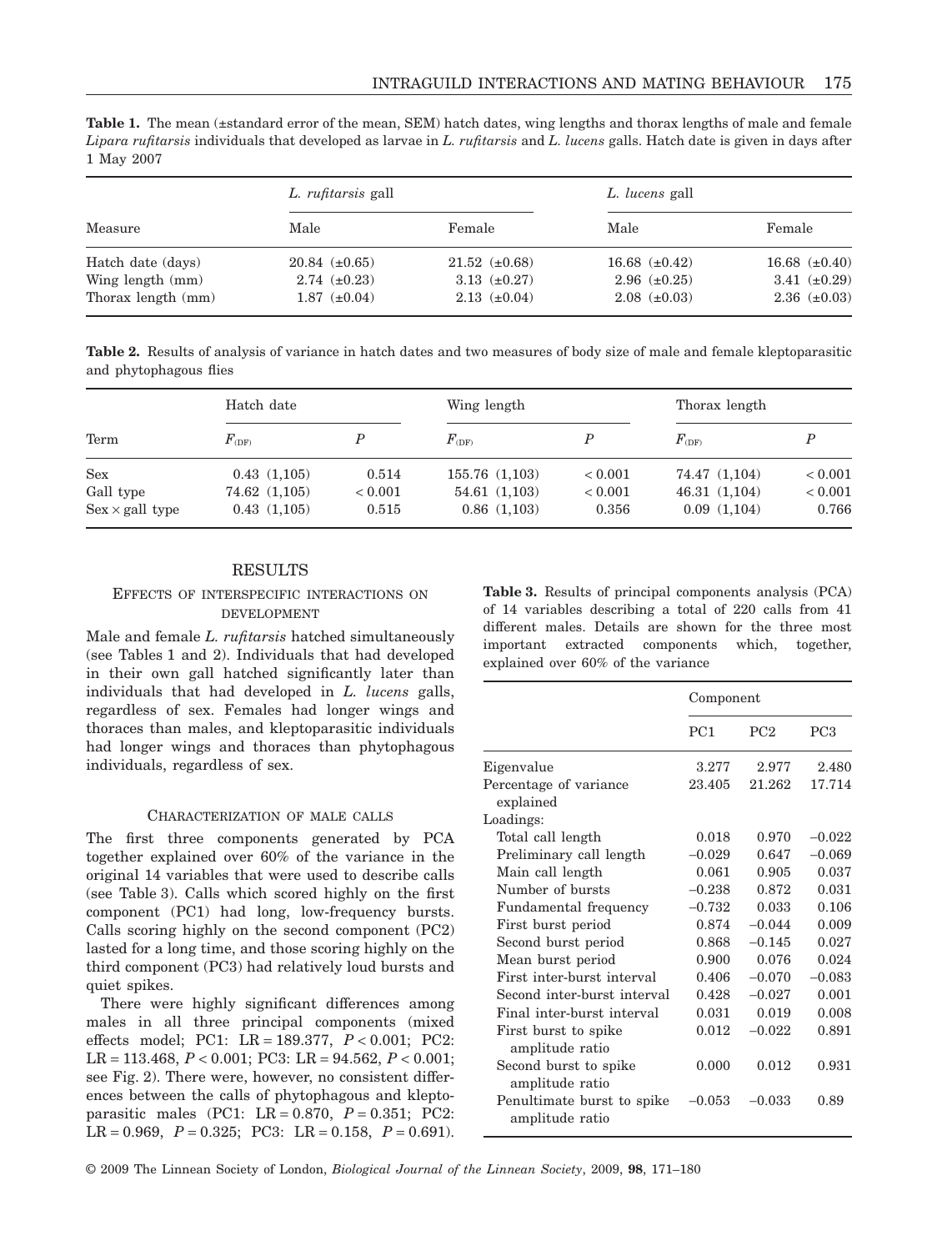

**Figure 2.** The mean first and second principal component scores (±standard error of the mean, SEM) generated from the calls of 41 male *Lipara rufitarsis* adults. There were similar differences among individuals in PC3 (data not shown). See main text for details of the interpretation of the components shown.

Averaging across calls for each male, there were no significant correlations between wing or thorax size and characteristics of male calls (Pearson's correlations of PC1, PC2 and PC3 versus wing and thorax size:  $r < 0.25$ ,  $P > 0.1$ ,  $N = 41$ ).

#### FEMALE PREFERENCES

There was a significant effect of male origin on the frequency with which female *L. rufitarsis* responded during the playback experiment (mixed effects model with binomial error structure:  $LR = 11.975$ , *P* < 0.001). Females were more likely to respond to calls from phytophagous males (average of 61.8% of calls elicited a response) than to calls from kleptoparasitic males (average of 34.1% of calls elicited a response). There was no significant difference between phytophagous and kleptoparasitic females in the propensity to respond  $(LR = 1.244, P = 0.265)$ , and no interaction between the effects of male and female origin on the propensity to respond  $(LR = 2.751,$  $P = 0.097$ . Considering only those instances in which females responded to playbacks, there was no effect of male (LR = 1.652,  $P = 0.199$ ) or female (LR = 0.751,  $P = 0.386$ ) origin on the duration of the female response, and no interaction between male and female origin  $(LR = 0.002, P = 0.999)$ .

The propensity of females to respond to male calls, and the duration of responses, were not predicted by the characteristics of the calls (see Table 4). There was, however, a significant negative correlation between the number of female responses to male calls and male wing length and thorax length (see Table 4).

**Table 4.** Results of correlations between the number and length of responses of females to playbacks, male call characteristics [represented by three components extracted using principal components analysis (PCA)] and two measures of male body size

|                              | Number of<br>responses<br>$(N = 41)$ |                | Average length<br>of response<br>$(N = 24)$ |                |
|------------------------------|--------------------------------------|----------------|---------------------------------------------|----------------|
|                              | Spearman's<br>$r_{\rm s}$            | P              | Pearson's<br>r                              | P              |
| PC <sub>1</sub>              | 0.066                                | 0.684          | $-0.260$                                    | 0.220          |
| PC2                          | $-0.051$                             | 0.750          | $-0.031$                                    | 0.886          |
| PC <sub>3</sub>              | 0.188                                | 0.239          | 0.398                                       | 0.054          |
| Wing length<br>Thorax length | $-0.380$<br>$-0.402$                 | 0.017<br>0.010 | $-0.174$<br>$-0.418$                        | 0.438<br>0.047 |

Note that, because playback experiments used only the first recorded call from each male, the PCA described in Materials and methods was repeated using only these calls before conducting the correlation analysis. The first three principal components extracted had very similar eigenvalues and loadings to those shown in Table 3, and can be interpreted in the same way.

The response duration was also negatively correlated with thorax size, but not with wing size.

## DISCUSSION

Our results suggest that engaging in IGP has wide-ranging effects on *L. rufitarsis*. Kleptoparasitic flies hatched earlier and were larger than purely phytophagous individuals. Furthermore, we found evidence that engaging in IGP reduced the attractiveness of male calls to both kleptoparasitic and phytophagous females. Analysis of call structure failed to reveal which components of male calls were used by females to distinguish among possible mates. These results have interesting implications for our understanding of the selection pressures acting on mate preferences and trophic niche in this species.

## IGP, ASSORTATIVE MATING AND REPRODUCTIVE ISOLATION

The reproductive isolation of phytophagous insect populations as a result of host plant shifts has stimulated considerable interest in the potential for such shifts to facilitate speciation (Berlocher & Feder, 2002; Dres & Mallet, 2002; Bolnick & Fitzpatrick, 2007). Although other kinds of differences in trophic ecology among individuals have not been studied in detail, it seems reasonable to expect that they have similar evolutionary potential. *Lipara rufitarsis* indi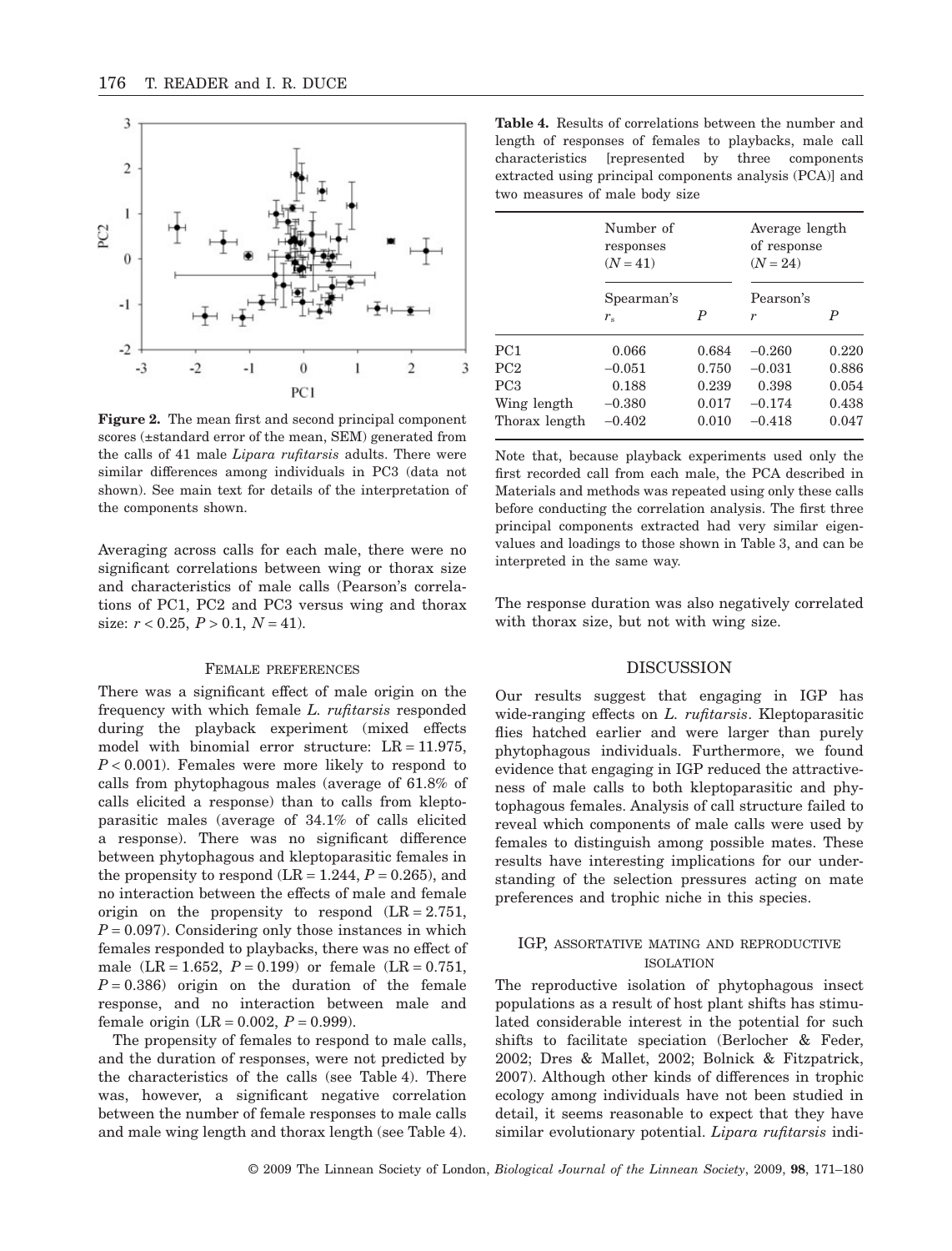viduals that developed in their own galls hatched on average about 5 days later than conspecifics that developed in the galls of *L. lucens*, and this strongly suggests that IGP has the potential to lead to assortative mating in this species. Given that females mate only once, begin laying eggs within 1 or 2 days of eclosion and have a reproductively active life of only about 10 days when kept in optimal conditions in the laboratory (Mook, 1967; Chvála *et al.*, 1974), such a difference in phenology must mean that flies are much less likely to mate with individuals with a different trophic history than with individuals that develop in the same kind of gall.

Temporal reproductive isolation of sympatric insect populations on different host plants, as a result of plant-specific changes in phenology, has been identified as a potentially potent facilitator of speciation in a number of systems (Smith, 1988; Wood & Keese, 1990; Pratt, 1994; Feder & Filchak, 1999). Our results serve as a reminder that ecological changes, other than those associated with host plant shifts, can have an impact on phenology, possibly influencing population genetic structure and conceivably promoting speciation. Such potential can only be realized, however, if the isolation of subpopulations extends over many generations. As yet, we have no evidence that *L. rufitarsis* adults emerging from heterospecific galls are any more likely to have offspring which also kleptoparasitize *L. lucens* than would be expected if interactions between the species occurred at random (Reader, 2001, 2003). Thus, the specific evolutionary consequences of the trophic interaction we describe here remain unclear.

We have shown a difference of 10–15% in wing and thorax length between flies that developed in conspecific and heterospecific galls. Kanmiya (1997) observed mean differences of about 10% in body size among allopatric populations of a closely related species (*Lipara japonica*). He found that it was physically impossible for the males and females of most extreme size from different origins to copulate (Kanmiya, 2006). Therefore, it seems possible that, in *L. rufitarsis*, body size differences may promote a degree of mating incompatibility between flies from phytophagous and kleptoparasitic backgrounds. Such a possibility could easily be tested with appropriate mating experiments.

The potential for the reproductive isolation of phytophagous and kleptoparasitic subpopulations of *L. rufitarsis* would be considerably enhanced if patterns of mate preference in females facilitated assortative mating. However, our results show that there is no tendency for females to choose males with the same trophic history. Instead, both phytophagous and kleptoparasitic females showed a preference for phytophagous males that had developed in *L. rufitarsis* galls. Although our analysis of call structure showed that individual males had strikingly different calls, it did not reveal which component(s) influenced the propensity of females to respond. As such, we cannot yet say whether the calls of kleptoparasitic males are atypical of their species, or are more similar to those of other species. It may be that the female preference we have detected involves a complex nonlinear response to male call traits, or that there are strong interactions among traits, but our current dataset is not sufficiently large, and our measures of female preference are not sufficiently sensitive, to warrant more detailed analysis of the selection response surface. Further work is obviously needed to clarify the mechanism at work, especially as, in this study, we were unable reliably to record the variation in absolute call amplitude (see Materials and methods). Body size might reasonably be expected to impact, in particular, on amplitude, so that the future analysis of calls using apparatus that measures amplitude in a standardized fashion would be of particular interest.

Despite the lack of assortative mating, the impacts of trophic ecology on phenology and morphology in this study system demonstrate that IGP, at least, has the potential to promote the formation of sympatric subpopulations which are more or less reproductively isolated. Especially in the light of work which has shown that host shifts in brood parasites can facilitate speciation (Sorenson, Sefc & Payne, 2003), we believe that the role played by changes in trophic ecology other than host plant shifts in speciation in general, and sympatric speciation in particular, is worth exploring further.

## CONFLICTING SELECTION PRESSURES ON MALE AND FEMALE BEHAVIOUR

Kleptoparasitic *L. rufitarsis* larvae are more likely to survive to adulthood (Reader, 2003), and the resultant adults are more fecund (Reader, 2003) and larger (see Results). Given these benefits, we might expect natural selection to favour the evolution of traits which make encounters with heterospecifics and gall theft more likely. We have yet, however, to find evidence for the existence of such traits (Reader, 2001, 2003). The results from our mate preference experiment suggest a possible cost to the kleptoparasitic way of life which may negate the benefits: the calls of males emerging from the 'wrong' galls are less attractive to females. If kleptoparasitic individuals are less successful in the search for a mate, sexual selection may inhibit the action of natural selection on traits which might facilitate the utilization of what is potentially an underexploited niche. The idea that natural and sexual selection exert conflicting selection pressures on traits has long been recognized (Darwin,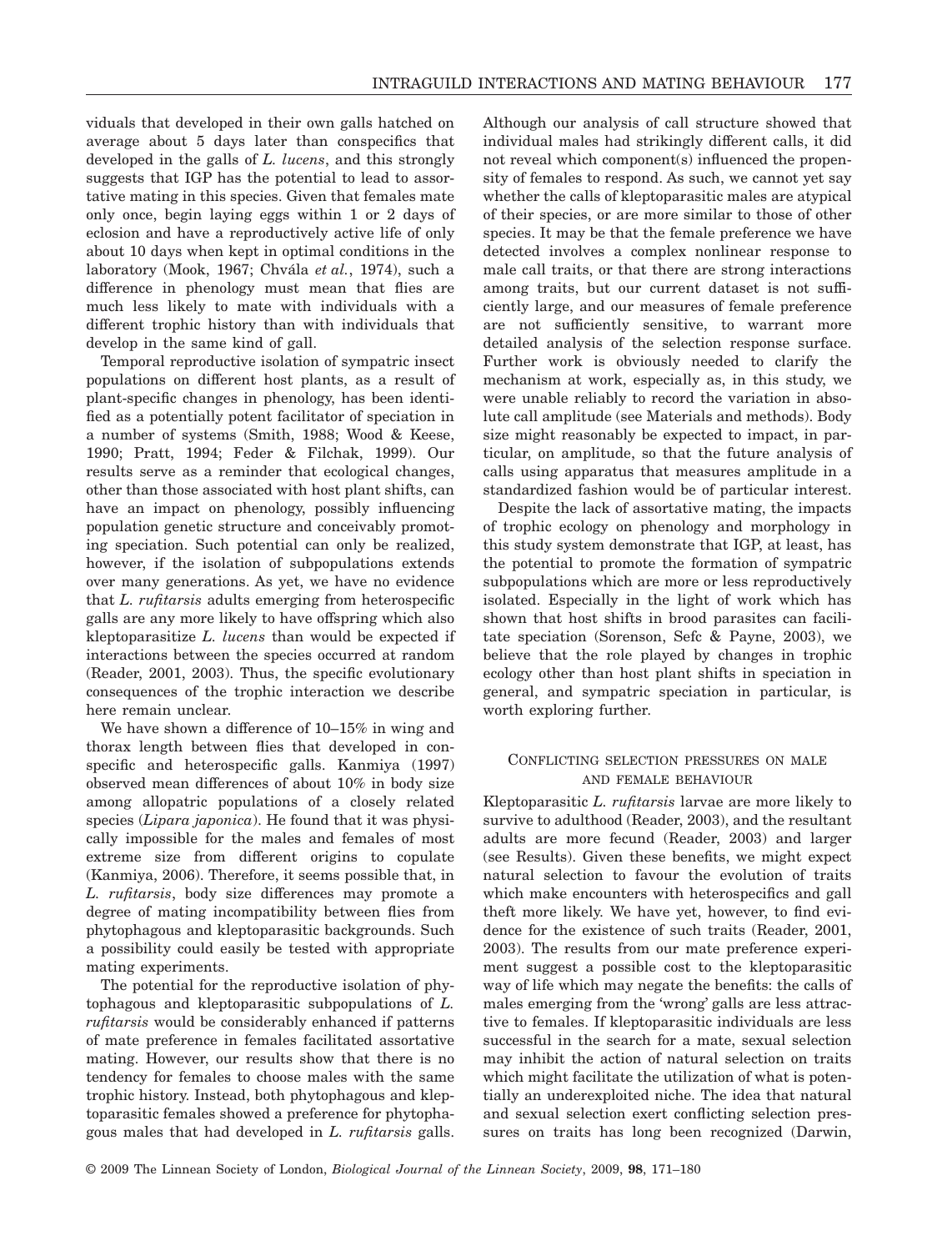1871). Although 'good genes' models have shown that a positive genetic correlation between sexual and nonsexual fitness can lead to a synergism between the two selective forces (Lorch *et al.*, 2003), the evidence that sexual selection promotes adaptation is not strong (Holland, 2002; Rundle, Chenoweth & Blows, 2006). Our system may turn out to be an example of one in which the need to find a mate constrains the abilities of species to adapt to their environment.

There are two important caveats when considering possible explanations for the absence of a specialized, parasitic way of life in *L. rufitarsis*. First, although we have found evidence to suggest that kleptoparasitic males may be disadvantaged when looking for a mate, we have no evidence of any fitness cost for kleptoparasitic females. Valuable insights into the evolutionary significance of the presence or absence of kleptoparasitic traits in *L. rufitarsis* may be gained by considering the fact that the result of any trade-offs that exist are likely to be different for the two sexes. Second, we have no evidence to suggest that a tendency to kleptoparasitize *L. lucens* is heritable and, as such, it is quite possible that, whatever the *potential* selective forces in this system, there may be no traits on which these forces can act; a more definitive leap from herbivore to parasite may simply not be possible in this particular lineage at this particular point in evolutionary time.

The observed female preference for small males that developed in conspecific galls is potentially maladaptive. Why choose less fit males? There are several possible explanations. Firstly, and most obviously, the observed preference may have no adaptive significance – it may have no consequences for fitness, or there may be no genetic variation in preference on which selection can act. Alternatively, female preference may be adaptive, and may reflect a conflict between the need to find a high-quality mate and the need to find one of the right species (Ryan & Rand, 1993; Pfennig, 1998). Females in this genus are known to be able to distinguish among males of four *Lipara* species, all of which feed on reed stems in the same habitats, on the basis of their calls (Chvála *et al.*, 1974). However, mistakes in species recognition have been observed (Chvála *et al.*, 1974). It is conceivable that females receiving unwanted attention from a male of the wrong species will have reduced fitness, and matings with heterospecific males are certainly likely to yield fewer, less fit offspring (for example, Harrison & Hall, 1993; Noor, 1995; Pfennig & Simovich, 2002). There may therefore be selection pressure on female *L. rufitarsis* to respond to those male calls that are most typical of the species, as is the case in, for example, the grasshopper *Chorthippus brunneus* (Butlin, Hewitt & Webb, 1985). Alternatively, it may benefit females to respond to males whose calls are most unlike those of other species, as is the case in *Chorthippus biguttulus* (Safi *et al.*, 2006). Although our analysis of call structure failed to reveal which components allowed females to distinguish between phytophagous and kleptoparasitic males, it seems quite plausible that changes in body size associated with gall theft subtly modify male calls in some way. Unusually large, kleptoparasitic *L. rufitarsis* males may be avoided because they have calls which are in some way atypical of the species, or which are more easily confused with calls of larger species, such as *L. lucens*. Such a phenomenon is known in spadefoot toads (*Spea multiplicata*), where females in populations which are sympatric with those of a larger species choose smaller mates in order to avoid mating with heterospecifics, even though larger conspecific males are better at fertilizing a female's eggs (Pfennig, 2000).

Female *L. rufitarsis* may be keen to avoid large males for other reasons, such as a correlation between male body size and physical harm caused as a result of copulation (see, for example, Pitnick & Garcia-Gonzalez, 2002); however, in the absence of direct evidence of an impact of mate choice on female fitness, any discussion of adaptive explanations for the observed preference remains speculative.

#### **CONCLUSION**

The study of acoustic and substrate-borne signals in phytophagous insects continues to yield insights into fundamental questions about the evolution of traits and the diversification of lineages. Our results highlight the potential of plant–insect and herbivore– herbivore interactions to generate subtle, interesting and informative patterns of behaviour. Specifically, they suggest that switches between pure herbivory and IGP may promote reproductive isolation of sympatric populations. They also add to a growing body of evidence suggesting that patterns of resource use and female mate preference are influenced by a suite of sometimes conflicting selection pressures, and that, as a result, the observed behaviour is not always immediately intuitive.

#### ACKNOWLEDGEMENTS

We are grateful to Alan McElligott, Andrew MacColl, Kamran Safi and an anonymous reviewer for helpful comments on the manuscript, and to Natural England for permission to collect animals from their nature reserve at Chippenham Fen.

#### REFERENCES

**Andersson M. 1994.** *Sexual selection*. Princeton, NJ: Princeton University Press.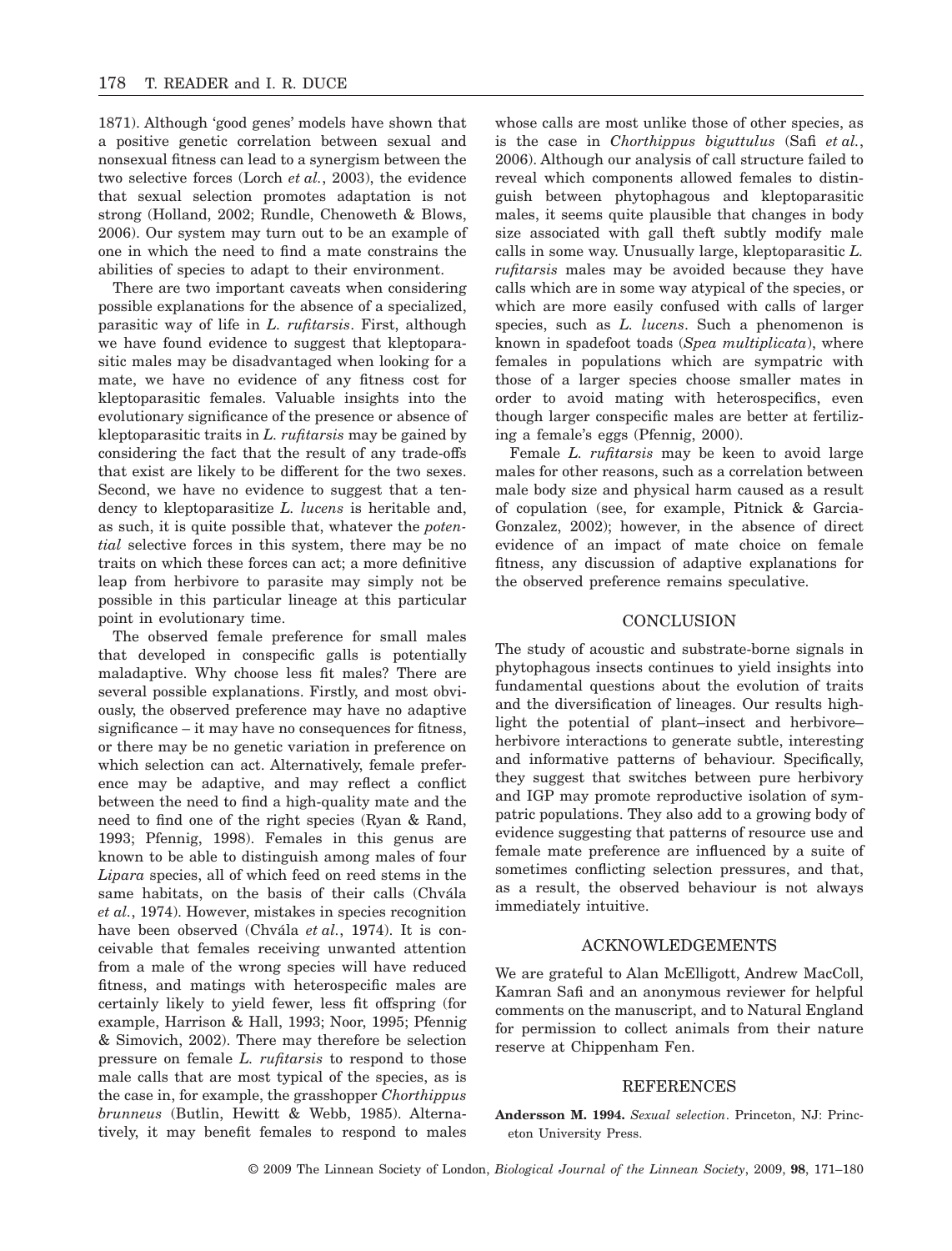- **Arim M, Marquet PA. 2004.** Intraguild predation: a widespread interaction related to species biology. *Ecology Letters* **7:** 557–564.
- **Barlow GW, Siri P. 1997.** Does sexual selection account for the conspicuous head dimorphism in the Midas cichlid? *Animal Behaviour* **53:** 573–584.
- **Berlocher SH, Feder JL. 2002.** Sympatric speciation in phytophagous insects: moving beyond controversy? *Annual Review of Entomology* **47:** 773–815.
- **Bolnick DI, Fitzpatrick BM. 2007.** Sympatric speciation: models and empirical evidence. *Annual Review of Ecology, Evolution and Systematics* **38:** 459–487.
- **Brown WD, Wideman J, Andrade MCB, Mason AC, Gwynne DT. 1996.** Female choice for an indicator of male size in the song of the black-horned tree cricket *Oecanthus nigricornis* (Orthoptera: Gryllidae: Oecanthinae). *Evolution* **50:** 2400–2411.
- **Butlin RK, Hewitt GM, Webb SF. 1985.** Sexual selection for intermediate optimum in *Chorthippus brunneus* (Orthoptera: Acrididae). *Animal Behaviour* **33:** 1281–1292.
- **Chvála M, Doskocil J, Mook JH, Pokorny V. 1974.** The genus *Lipara* Meigen (Diptera: Chloropidae), systematic morphology, behaviour and ecology. *Tijdschrift voor Entomologie* **117:** 1–25.
- **Cocroft RB, Rodriguez RL. 2005.** The behavioral ecology of insect vibrational communication. *Bioscience* **55:** 323– 334.
- **Darwin C. 1871.** *The descent of man, and selection in relation to sex*. London: John Murray.
- **De Luca PA, Morris GK. 1998.** Courtship communication in meadow katydids: female preference for large male vibrations. *Behaviour* **135:** 777–794.
- **Dewinter AJ, Rollenhagen T. 1990.** The importance of male and female acoustic behavior for reproductive isolation in *Ribautodelphax* planthoppers (Homoptera, Delphacidae). *Biological Journal of the Linnean Society* **40:** 191–206.
- **Dres M, Mallet J. 2002.** Host races in plant-feeding insects and their importance in sympatric speciation. *Philosophical Transactions of the Royal Society of London Series B-Biological Sciences* **357:** 471–492.
- **Drosopoulous S, Claridge MF, eds. 2006.** *Insect sounds and communication: physiology, behaviour, ecology and evolution*. Boca Raton, FL: Taylor and Francis.
- **Etges WJ, Ahrens MA. 2001.** Premating isolation is determined by larval-rearing substrates in cactophilic *Drosophila mojavensis*. V. Deep geographic variation in epicuticular hydrocarbons among isolated populations. *American Naturalist* **158:** 585–598.
- **Feder JL, Filchak KE. 1999.** It's about time: the evidence for host plant-mediated selection in the apple maggot fly, *Rhagoletis pomonella*, and its implications for fitness tradeoffs in phytophagous insects. *Entomologia Experimentalis et Applicata* **91:** 211–225.
- **Field A. 2005.** *Discovering statistics using SPSS*. London: Sage Publications.
- **Funk DJ, Filchak KE, Feder JL. 2002.** Herbivorous insects: model systems for the comparative study of speciation ecology. *Genetica* **116:** 251–267.
- **Harrison JF, Hall HG. 1993.** African European honeybee hybrids have low nonintermediate metabolic capacities. *Nature* **363:** 258–260.
- **Henry LM. 2008.** Assortative mating and the role of phenotypic plasticity in male competition: implications for gene flow among host-associated parasitoid populations. *Biology Letters* **4:** 508–511.
- **Holland B. 2002.** Sexual selection fails to promote adaptation to a new environment. *Evolution* **56:** 721–730.
- **Kanmiya K. 1990.** Acoustic properties and geographic variation in the vibratory courtship signals of the European chloropid fly, *Lipara lucens* Meigen (Diptera, Chloropidae). *Journal of Ethology* **8:** 105–120.
- **Kanmiya K. 1997.** *Bioacoustic aspect on dipteran biosystematics in Asia, especially in case of* Lipara *Mg. (Chloropidae). Current situation and prospects of dipterology in Asia*. Seoul: Korean Entomological Institute of Korea University.
- **Kanmiya K. 2006.** Communication by vibratory signals in Diptera. In: Drosopoulos S, Claridge MF, eds. *Insects sounds and communication: physiology, behaviour, ecology and evolution*. Boca Raton, FL: CRC Press, 381–396.
- **Lorch PD, Proulx S, Rowe L, Day T. 2003.** Conditiondependent sexual selection can accelerate adaptation. *Evolutionary Ecology Research* **5:** 867–881.
- **McNett GD, Cocroft RB. 2008.** Host shifts favor vibrational signal divergence in *Enchenopa binotata* treehoppers. *Behavioral Ecology* **19:** 650–656.
- **Mook JH. 1967.** Habitat selection by *Lipara lucens* Mg. (Diptera, Chloropidae) and its survival value. *Archives Neerlandaises de Zoologie* **17:** 469–549.
- **Mook JH, Bruggemann CG. 1968.** Acoustical communication by *Lipara lucens* (Diptera, Chloropidae). *Entomologica Experimentia et Applicalis* **11:** 397– 402.
- **Noor MA. 1995.** Speciation driven by natural-selection in *Drosophila*. *Nature* **375:** 674–675.
- **Pfennig KS. 1998.** The evolution of mate choice and the potential for conflict between species and mate-quality recognition. *Proceedings of the Royal Society of London Series B-Biological Sciences* **265:** 1743–1748.
- **Pfennig KS. 2000.** Female spadefoot toads compromise on mate quality to ensure conspecific matings. *Behavioral Ecology* **11:** 220–227.
- **Pfennig KS, Simovich MA. 2002.** Differential selection to avoid hybridization in two toad species. *Evolution* **56:** 1840– 1848.
- **Pitnick S, Garcia-Gonzalez F. 2002.** Harm to females increases with male body size in *Drosophila melanogaster*. *Proceedings of the Royal Society of London Series B-Biological Sciences* **269:** 1821–1828.
- **Polis GA, Myers CA, Holt RD. 1989.** The ecology and evolution of intraguild predation: potential competitors that eat each other. *Annual Review of Ecology and Systematics* **20:** 297–330.
- **Pratt GF. 1994.** Evolution of *Euphilotes* (Lepidoptera, Lycaenidae) by seasonal and host shifts. *Biological Journal of the Linnean Society* **51:** 387–416.